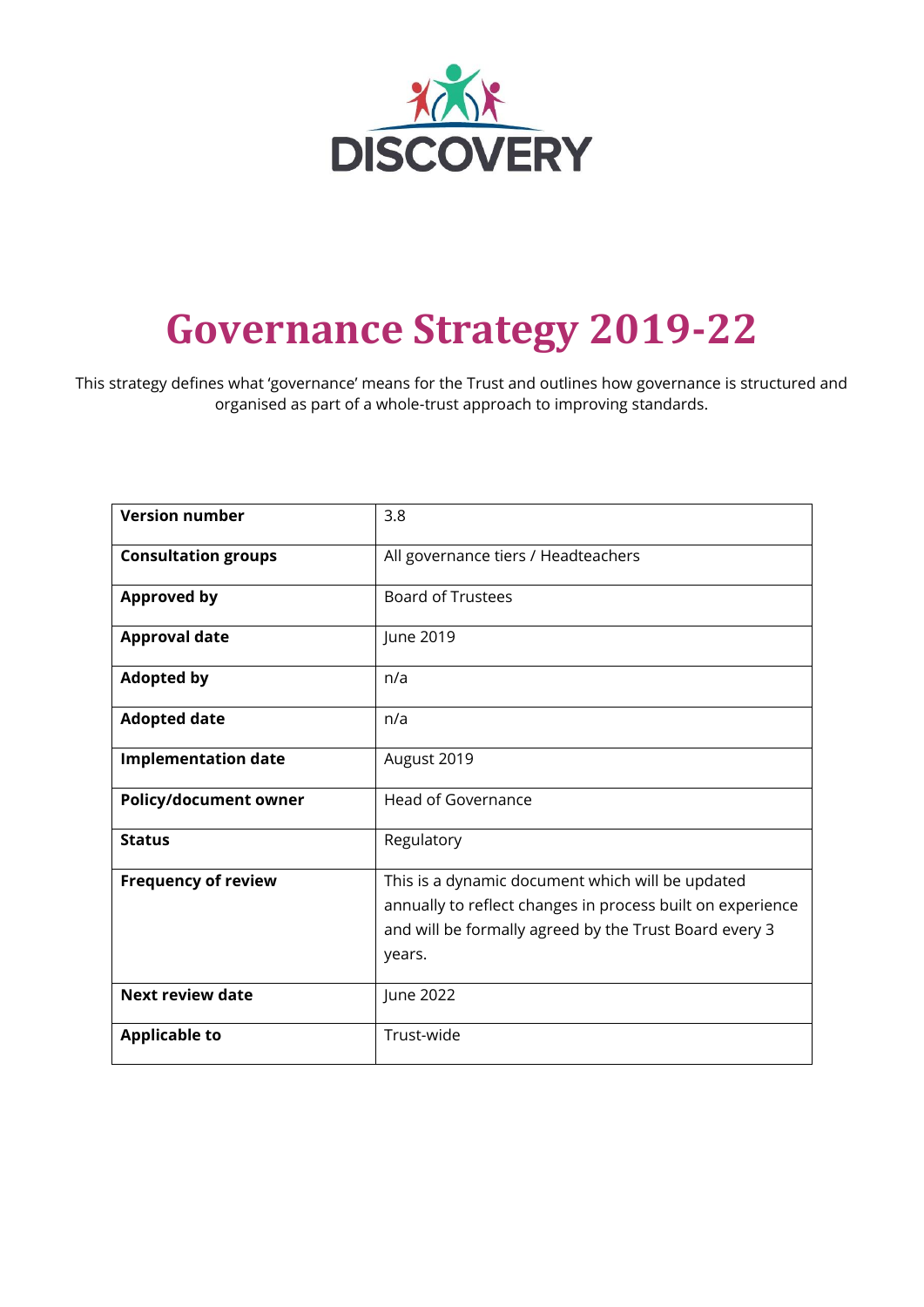# Document History

| <b>Version</b>   | <b>Version Date</b> | <b>Author</b>                          | <b>Summary of Changes</b>                                                                                                                                            |
|------------------|---------------------|----------------------------------------|----------------------------------------------------------------------------------------------------------------------------------------------------------------------|
| V1.0             |                     | Helen Stockill - Head<br>of Governance | Document created                                                                                                                                                     |
| V <sub>2.0</sub> | 29 June 2017        | <b>Head of Governance</b>              | Formal Board approval                                                                                                                                                |
| V <sub>2.1</sub> | October 2017        | Head of Governance                     | Removed tables for cluster board and<br>advisory board members names.                                                                                                |
| V <sub>2.2</sub> | 8.8.2018            | <b>Head of Governance</b>              | Updated role of Trustees in line with<br>Academies Financial Handbook. Updated<br>role of cluster and advisory board to align<br>with handbooks.                     |
| V3.0             | June 2019           | <b>Head of Governance</b>              | Cluster Board tier of governance removed.<br>School Improvement Committee added.<br>Minor clarifications in wording. Appendix<br>2 updated. Table of contents added. |
| V3.1             | <b>July 2020</b>    | <b>Head of Governance</b>              | Updated branding and logo. Minor edits to<br>wording of AB role. Removed the detailed<br>governance structure model.                                                 |
| V3.2             | November<br>2020    | <b>Head of Governance</b>              | Update to chairing arrangements and new<br>vision added.                                                                                                             |
| V3.4             | August 2021         | <b>Head of Governance</b>              | P&G committee removed. SEND<br>Committee included. Some minor<br>updates to wording. Senior leadership<br>section updated.                                           |
| V3.5             | November<br>2021    | <b>Head of Governance</b>              | Trustees updated                                                                                                                                                     |
| V3.6             | December<br>2021    | Head of Governance                     | Trustees updated. Ruth Malkin added.<br>Photos removed                                                                                                               |
| 3.7              | <b>March 2022</b>   | <b>Head of Governance</b>              | Trustees updated.                                                                                                                                                    |
| 3.8              | May 2022            | <b>Head of Governance</b>              | Trustees updated.                                                                                                                                                    |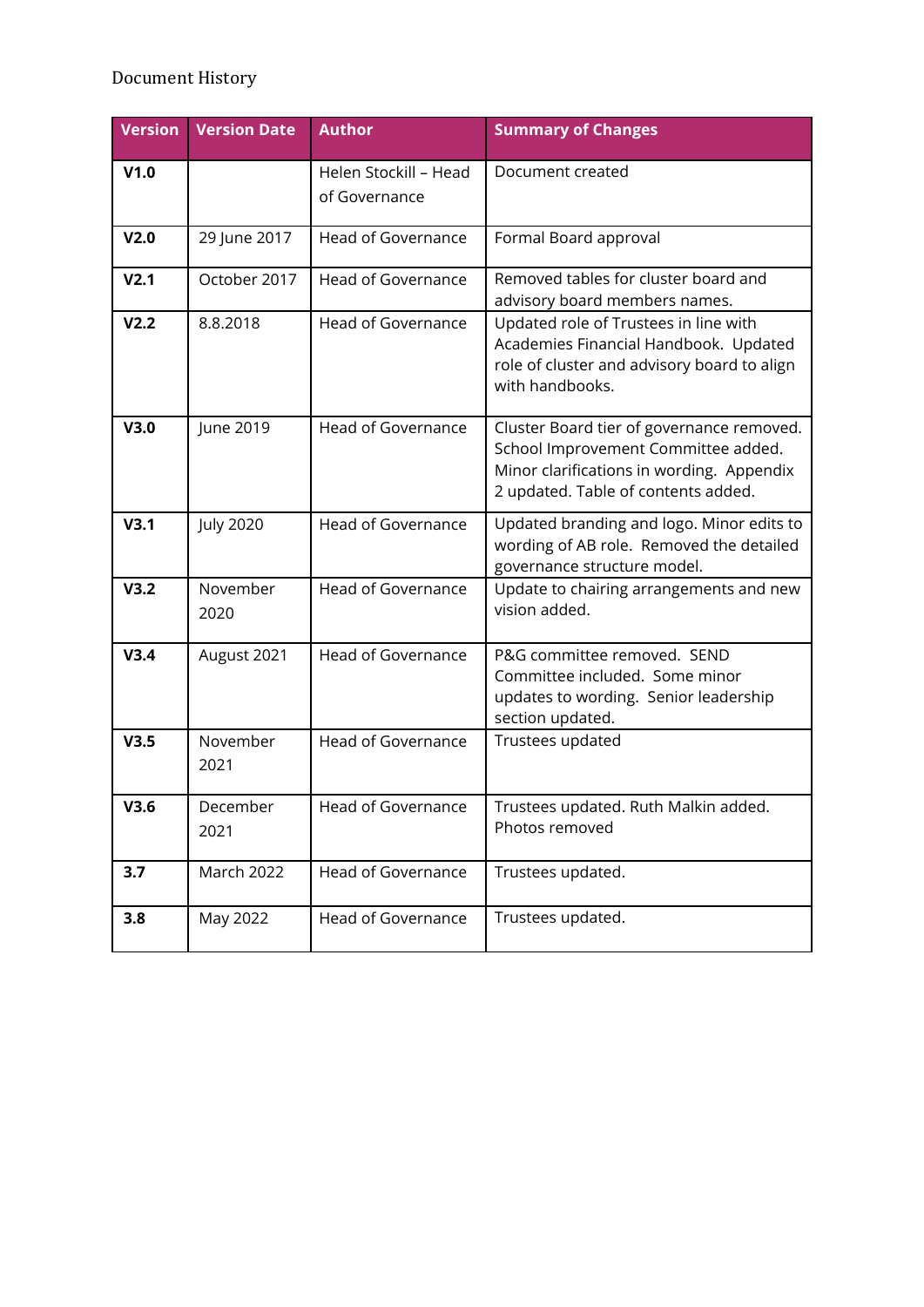# Contents

| 1.  |                                                                             |
|-----|-----------------------------------------------------------------------------|
| 2.  |                                                                             |
| 3.  |                                                                             |
| 4.  |                                                                             |
| 5.  |                                                                             |
| 6.  |                                                                             |
| 7.  |                                                                             |
| 8.  |                                                                             |
| 9.  |                                                                             |
| 10. |                                                                             |
|     |                                                                             |
|     | Appendix 2: Accountability arrangements within the governance structure  14 |
|     |                                                                             |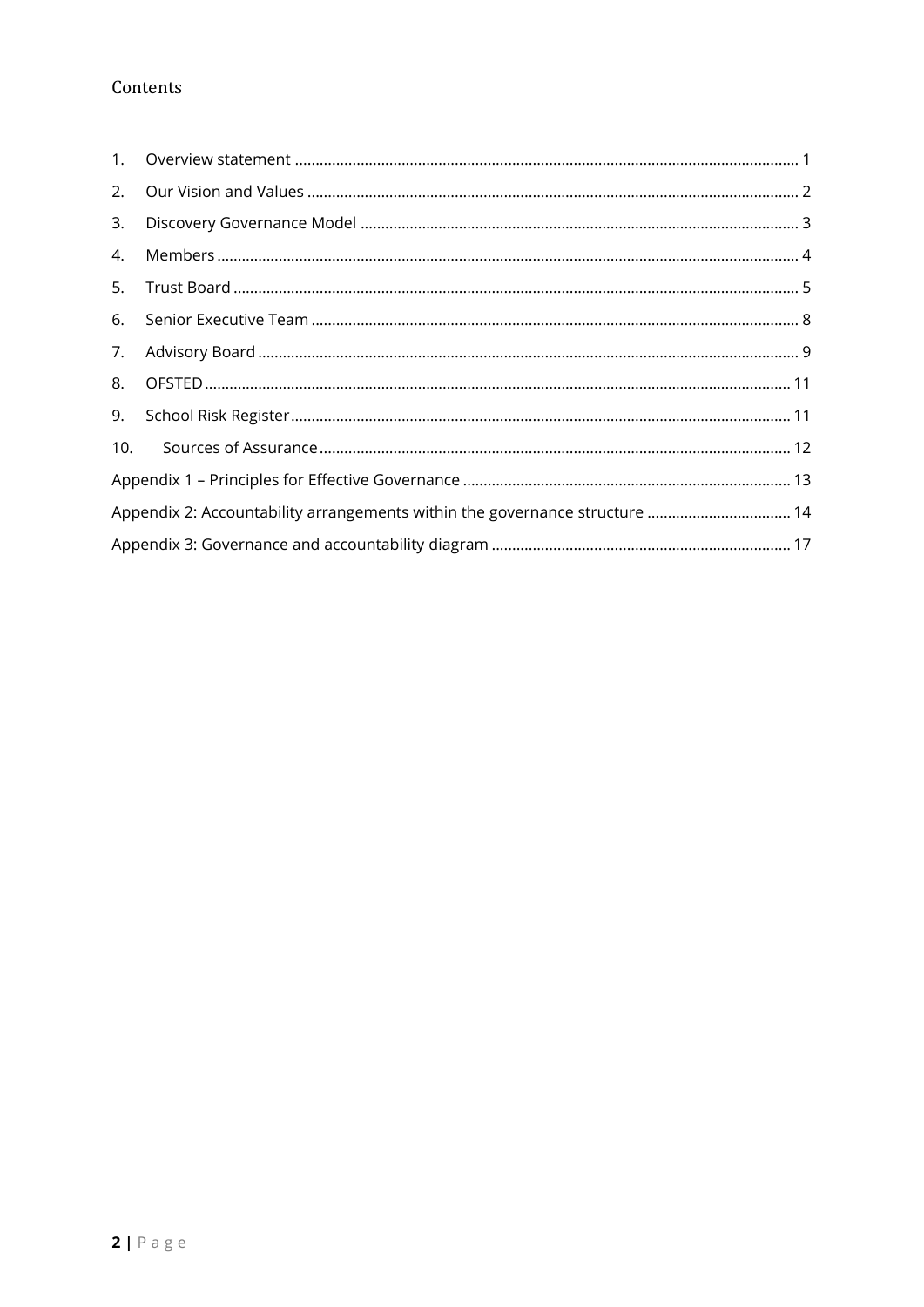## <span id="page-3-0"></span>1. Overview statement

## The purpose of governance is to provide confident **strategic leadership** and to create robust **accountability, oversight and assurance** for educational and financial performance. Department for Education

Good governance is at the heart of delivering educational excellence. This strategy defines what 'governance' means for the Trust and outlines how governance is structured and organised as part of a whole-trust approach to improving standards.

Drawing on our own experience and DfE good practice guidance this strategy is informed by a set of principles for effective governance which are set out in more detail in Appendix 1.

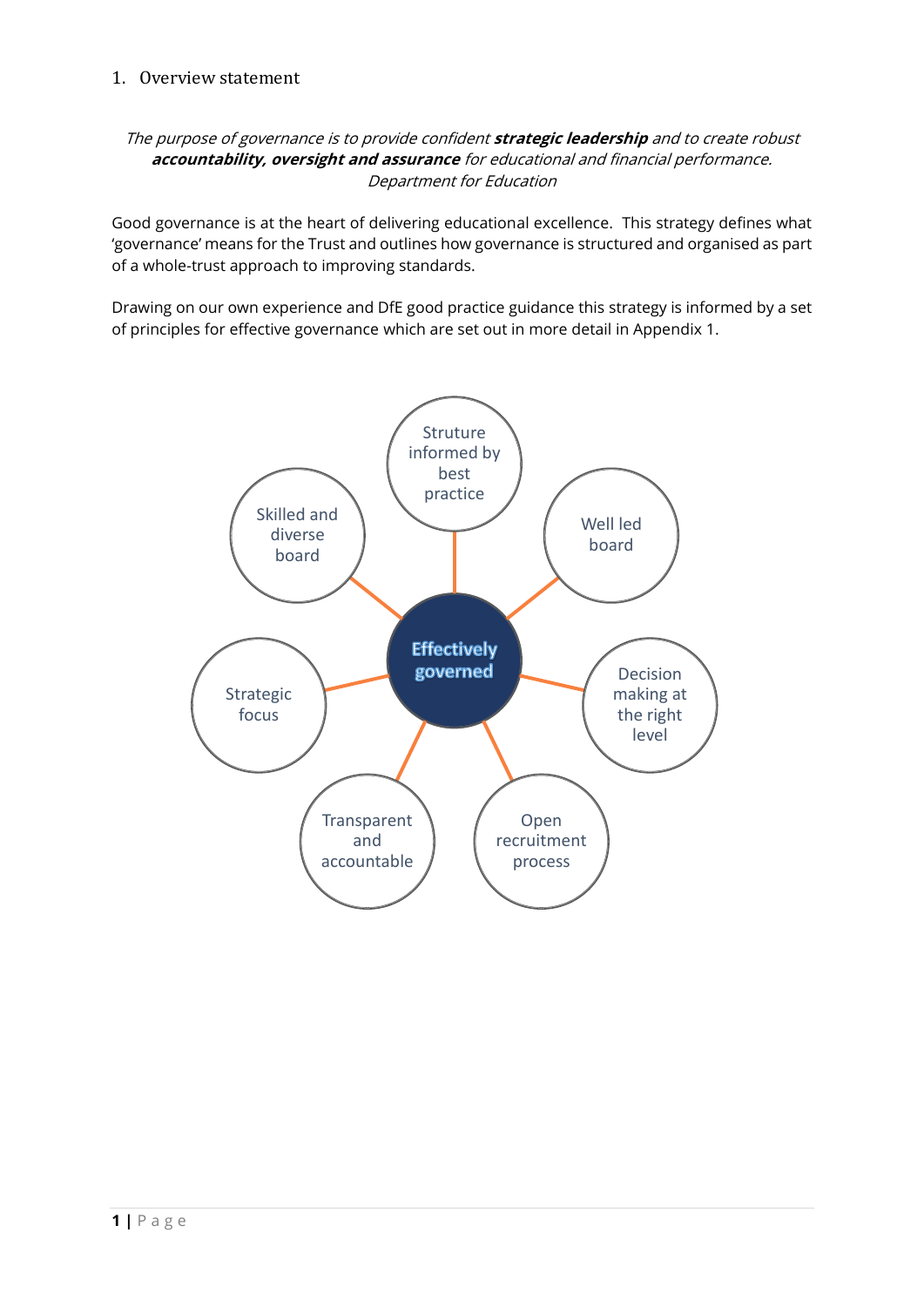## <span id="page-4-0"></span>2. Our Vision and Values

## Discovery mission:

To ensure that all our pupils realise their potential.

## Discovery vision:

Discovery Trust aspires to achieve excellence in all areas of our work. The children and families we work with have confidence in the teachers and leaders of the Trust who act with integrity and demonstrate respect for individual needs. Discovery aspires for all our schools to become sustainable and altruistic, driven by a passion for working in partnership with all stakeholders.

#### Discovery values

The Trust values are fundamental to delivering good governance; these values sit at the heart of all our decision making and actions to help us make the right decisions. The values below act as the guiding principles for all those involved in governance within the Trust.

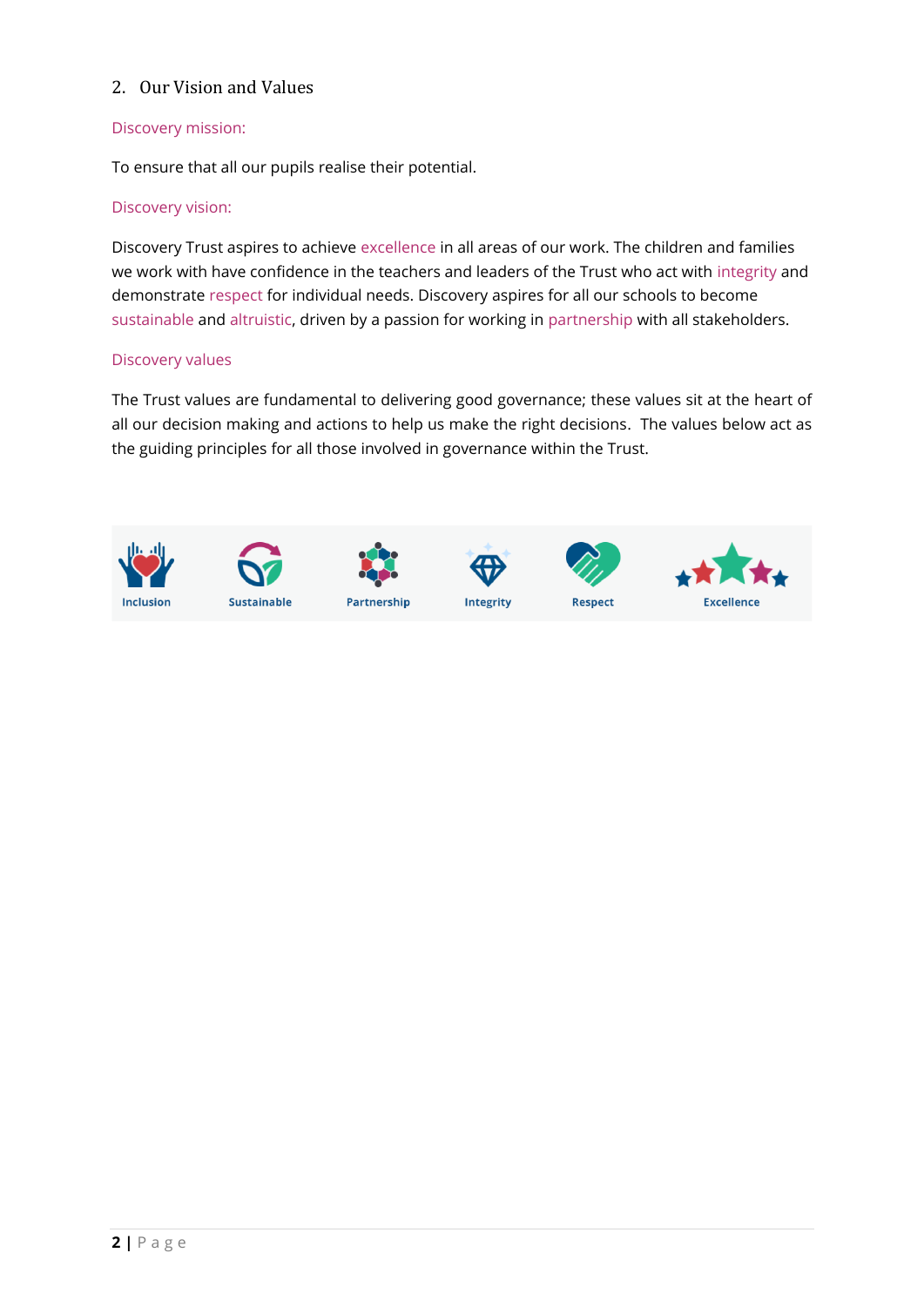## <span id="page-5-0"></span>3. Discovery Governance Model

In a multi-academy trust, a single trust is responsible for a number of schools. The nature of the Trust as a company running multiple schools means there are additional governance and management layers.

The Board of Trustees is the legal governing body and are therefore have overall responsibility for the governance of the Trust. However, it does not perform this role alone and delegates functions across the governance structure, these are set out in a Scheme of Delegation which is available on the Trust website.

The governance model identifies three tiers of governance as shown in the diagram below and described in more detail within this strategy.

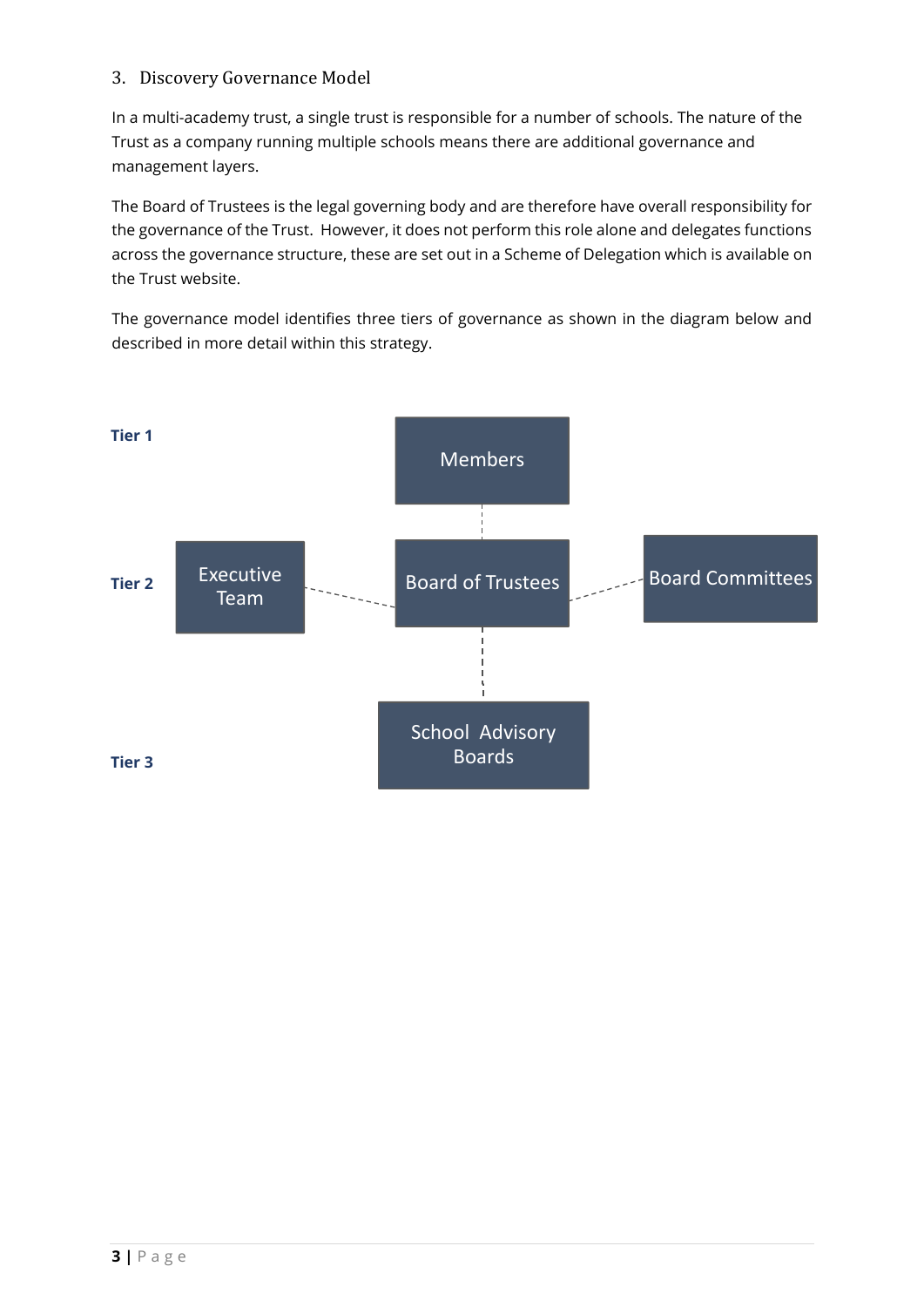## <span id="page-6-0"></span>4. Members

As a charitable company limited by guarantee the Trust has Members who have a similar role to the shareholders in a company limited by shares. The Members are the 'guardians of the governance' of the Trust and ensure that the Trust acts within its charitable objects and values to achieve the vision.

Members have limited but significant powers, most notably they:

- Agree changes to the Articles of Association
- Appoint (and remove) Members
- Appoint (and remove) Trustees
- Appoint the Trust Auditors
- Direct Trustees to take a specific course of action

Current Members are:

- Carolyn Lewis Director of Education Leicester Diocese
- Richard Bettsworth Chair of Trustees
- Celia Varley
- Robert Woolston

Members hold an Annual General Meeting where they review the appointments of the Board, the appointment of the external auditor and review the financial statements. In addition to this, Members are invited to visit schools in the Trust and receive a regular update from the trust.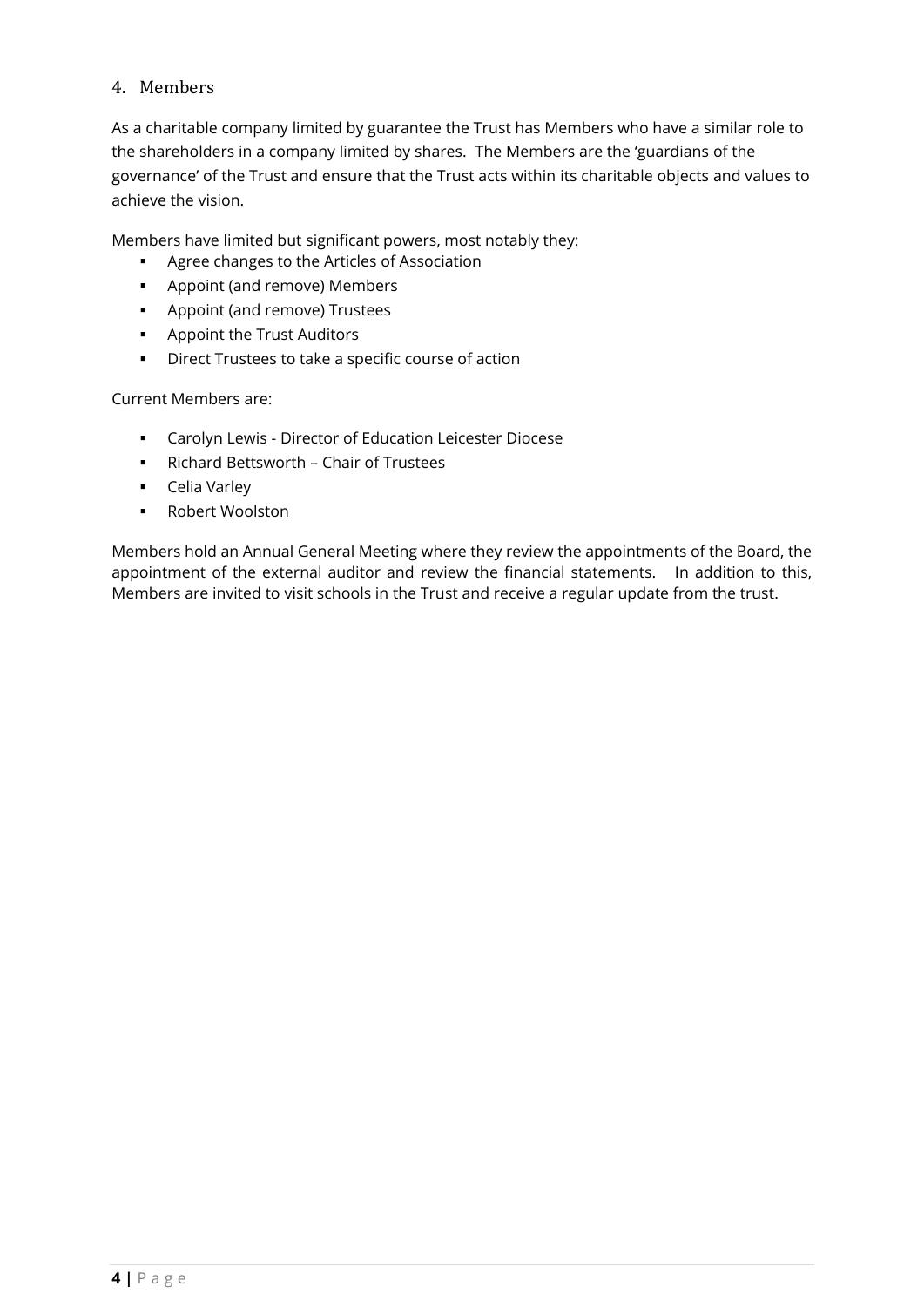## <span id="page-7-0"></span>5. Trust Board

Trustees are charity trustees and company directors, as well as the governing body for all the schools within the Trust. The Trust Board is therefore the accountable body responsible for the performance of the Trust and its schools. The Trust Board has overall responsibility for:

- a) Ensuring clarity of vision, ethos and strategic direction;
- b) Holding the Trust Leader and Trust Senior Leadership to account for the educational performance of the Trust;
- c) Overseeing and ensuring effective financial performance.

The Board is made up of 12 trustees each with an area of specialism:

#### **Appointing body: Members**

#### **Lucy Welsford**

- Commercial and business specialist
- Appointed January 2022
- 4-year term of office

#### **Mihir Trivedi**

- Regulatory change specialist
- Appointed August 2021
- 4-year term of office
- Vice Chair

#### **Raj Tugnet**

- Business development & strategy specialist
- Appointed August 2021
- 4-year term of office

#### **Stephen Dixon-Mould**

- Human Resource**s** specialist
- Appointed January 2022
- 4-year term of office
- Chair of Human Resources Committee

#### **Appointing body: Diocese of Leicester Education Trust**

#### **Maggie Spence**

- Ethos & education specialist
- Appointed July 2021
- 4-year term of office Chair of the Education Standards Committee & Safeguarding lead

#### **Appointing body: Trustees**

- **Richard Bettsworth**
- PR specialist
- Appointed September 2020
- 3-year term of office
- Chair of the Board of Trustees

#### **Gary Sims**

- Finance specialist
- Appointed March 2022
- 4-year term of office
- Chair of Finance, Audit & Risk Committee

#### **Shane Bray**

- Commercial and business specialist
- Appointed October 2020
- 3-year term of office
- Lead Trustee for Estates & H&S

#### **Ruth Malkin**

- Risk & compliance specialist
- Appointed December 2021
- 4-year term of office

#### **Chris Bristow**

- SEND & education specialist
- Appointed November 2021 1 year term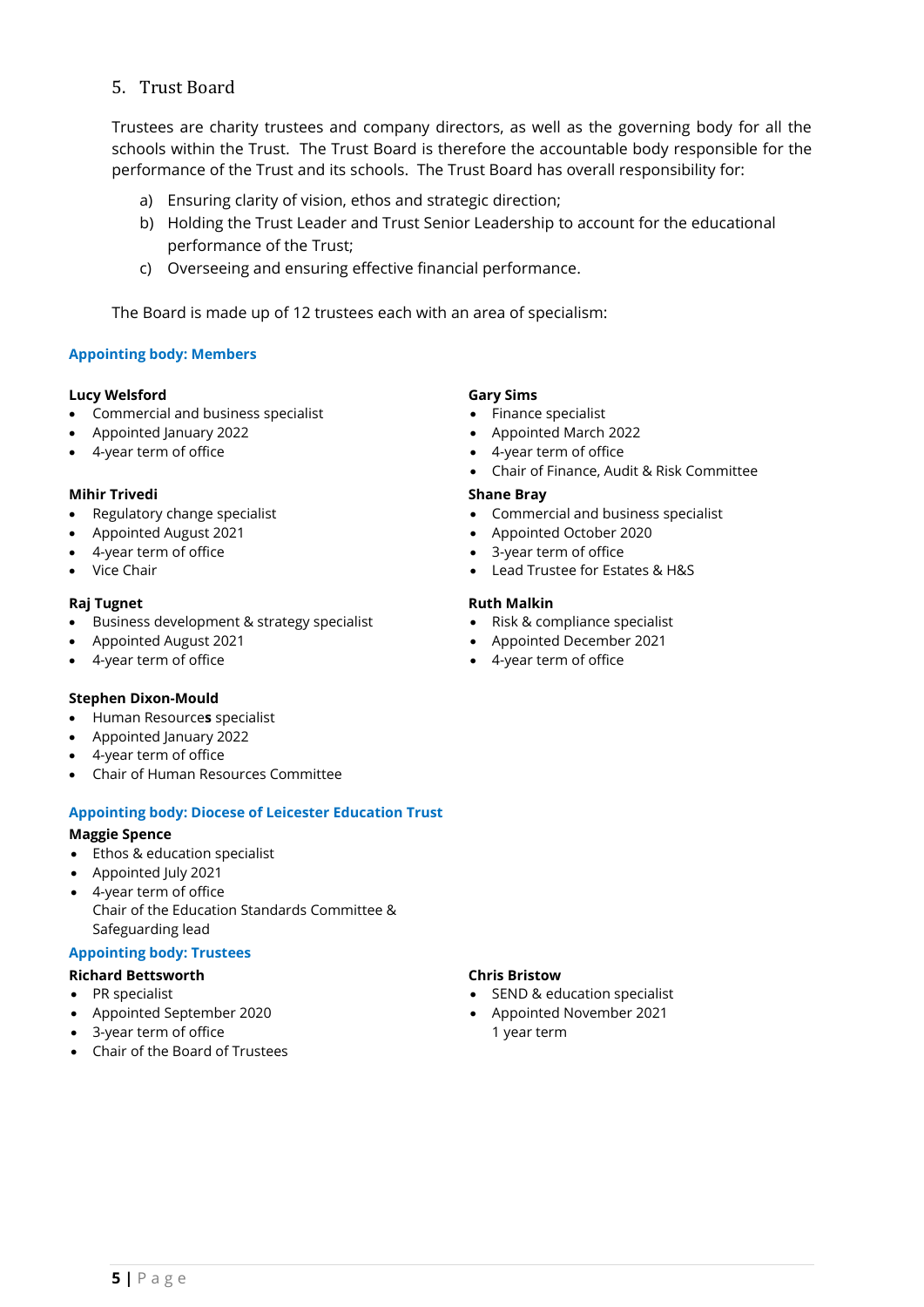# Trust Board Structure and Committee Membership



## Organisation of the Trust Board

- **•** The Trust Board elect a Chair annually. The Chair of the Board is Richard Bettsworth.
- The Trust Board is supported by the Head of Governance, Helen Stockill.
- **•** The full Board meets 5-6 times a year. Committees generally meet 3 times a year or as often as necessary.
- The Board is advised by the Trust Leader and members of the Central Executive Team.
- **EXECT** Trustees complete a register of their relevant personal and business interests, which is reviewed annually and published in summary on the Trust's website.
- Trustee are linked to one or more school advisory board.
- Lead Trustees roles include:
	- o Safeguarding: Maggie Spence
	- o Estates/Health & Safety: Shane Bray

## Board Committees

The work of the board is supported through 4 committees with delegated powers:

#### **Finance, Audit & Risk Committee**

The role of the Finance, Audit and Risk Committee is to have financial oversight and scrutiny of the Trust, ensuring good financial and risk management, effective internal controls and compliance with the Trust Funding Agreement, Academies Financial Handbook and Trust financial regulations.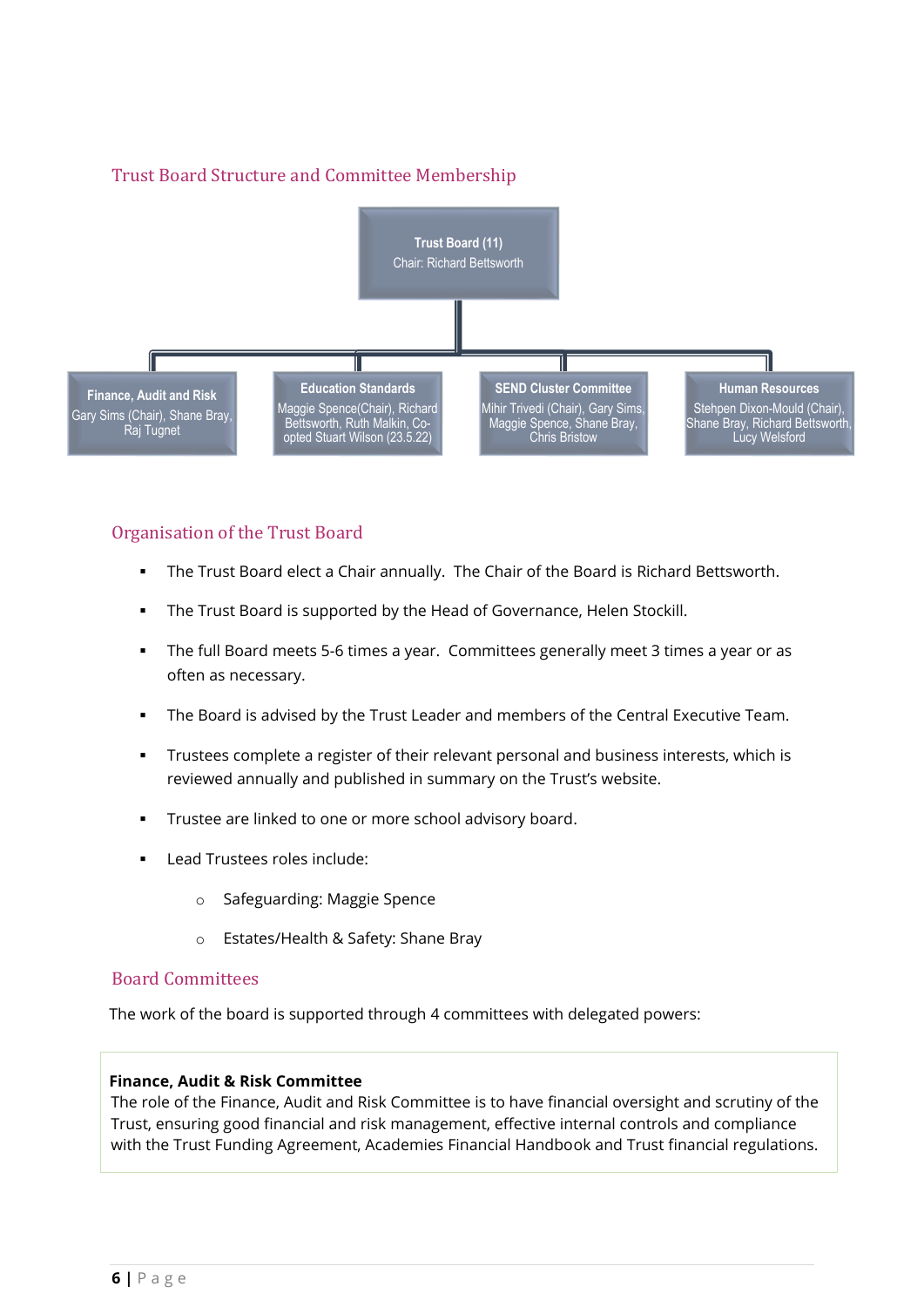## **Education Standards Committee**

The Education Standards Committee is focused on improving the educational performance of mainstream primary education, maintaining oversight of safeguarding, curriculum, assessment, quality and standards. This provides assurance and ensures concerns are raised (if appropriate) to the Trust Board. The Committee makes recommendations, as appropriate, on quality and performance matters to the Trust Board and ensures the Trust responds to any performance issues raised in national data reports and by Ofsted.

The Board have created a School Improvement Committee to advise the Education Standards Committee on the progress of 'priority schools'. The School Improvement Committee will provide detailed scrutiny and monitoring of the Trust support for schools at risk of underperforming to ensure appropriate actions are taken to rapidly improve performance. More detailed information about the role and remit of the School Improvement Committee is set out in the terms of reference.

## **Human Resources (HR) Committee**

The role of the HR Committee is to provide the Board with assurance concerning all aspects of strategic workforce and organisational development. The Committee will maintain an oversight of the Trust's approach to remuneration, pay progression, terms and conditions of employment and workforce related policy.

## **SEND Cluster Committee**

The SEND Cluster Committee has been established to have oversight of the Trust's special schools, school-based specialist provision and specialist support services. It's focus is on improving the educational performance of specialist education, maintaining oversight of safeguarding, curriculum, assessment, quality and standards. The Committee makes recommendations, as appropriate, on quality and performance matters to the Trust Board and ensures the Trust responds to any performance issues raised.

Committee membership is agreed by the Board of Trustees annually. Each committee is made up of at least 3 Trustees and up to 2 co-opted members appointed for their skill and experience. Each committee generally meets three times a year prior to a main board meeting.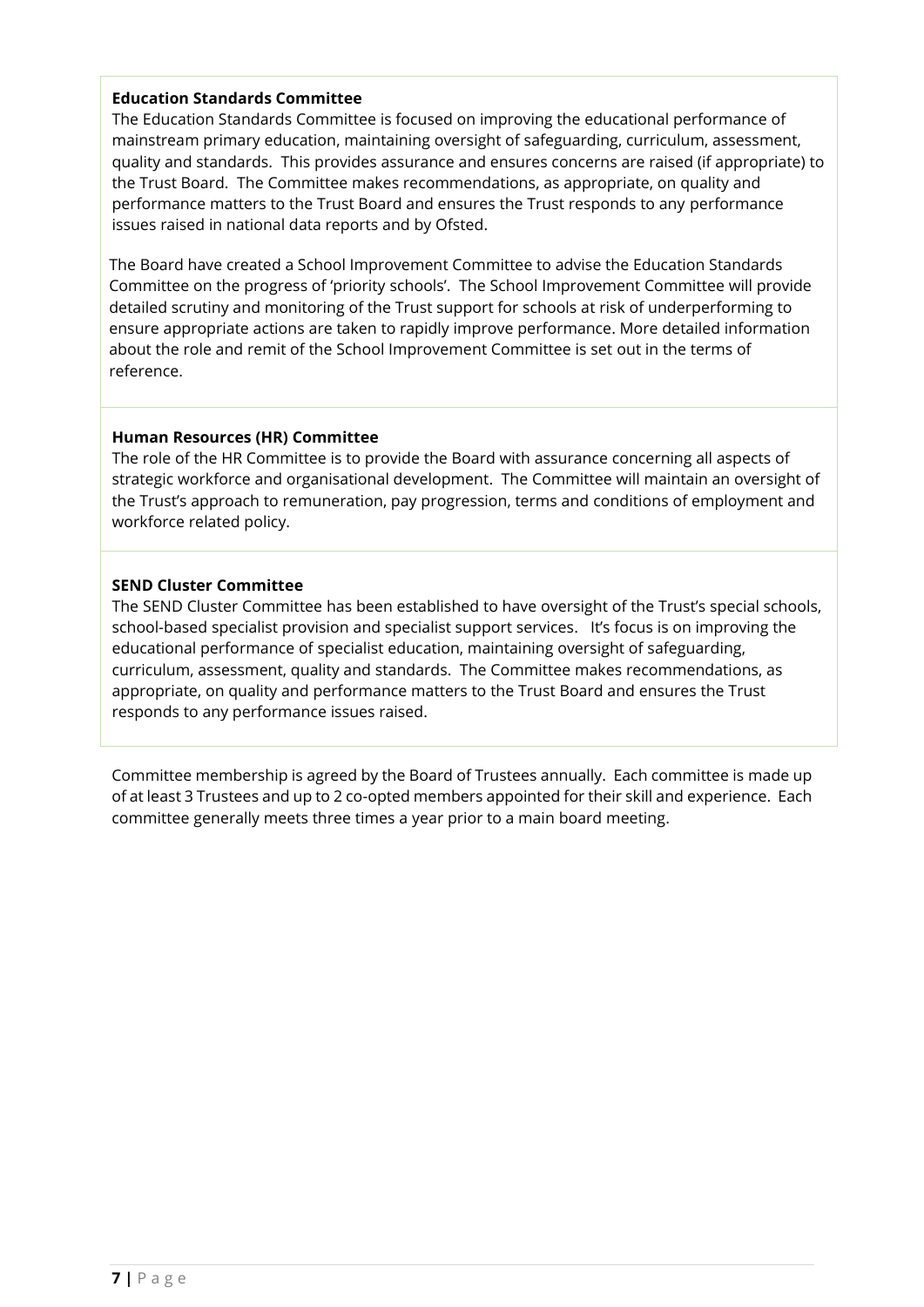## <span id="page-10-0"></span>6. Senior Executive Team

The Board has appointed officers to act as the Senior Executive Team and act as agents on behalf of the Board. Current members include:

## **Paul Stone**

- Trust Leader (CEO)
- Accounting Officer

#### **Chris Bruce**

- Deputy (CEO) Trust Leader
- Director of SEND

## **Louise Barber**

• Acting Deputy Trust Leader (CEO)& Director of Operations

## **Emma Clarke**

- Finance Director
- Chief Financial Officer

The Senior Executive Team are responsible for the day-to-day operation of the trust, identifying areas of development and formulating strategy to present to the Trust Board.

The Trust Leader has the delegated responsibility for the operation of the Trust, including the performance of the Trust's schools. As such, the Trust Leader is responsible for the performance management of the Headteachers.

The Board have appointed the Trust Leader as the Accounting Officer, with overall responsibility for the operation of the Trust's financial responsibilities. The Trust Leader must ensure that the organisation is run with financial effectiveness, stability and probity; avoiding waste and securing value for money.

The Board have appointed the Director of Finance as the Chief Financial Officer.

The Executive Team have a role in the oversight of individual School Risk Registers, the Trust's 'tool' for the management and monitoring of strategic risk. See section on School Risk Registers.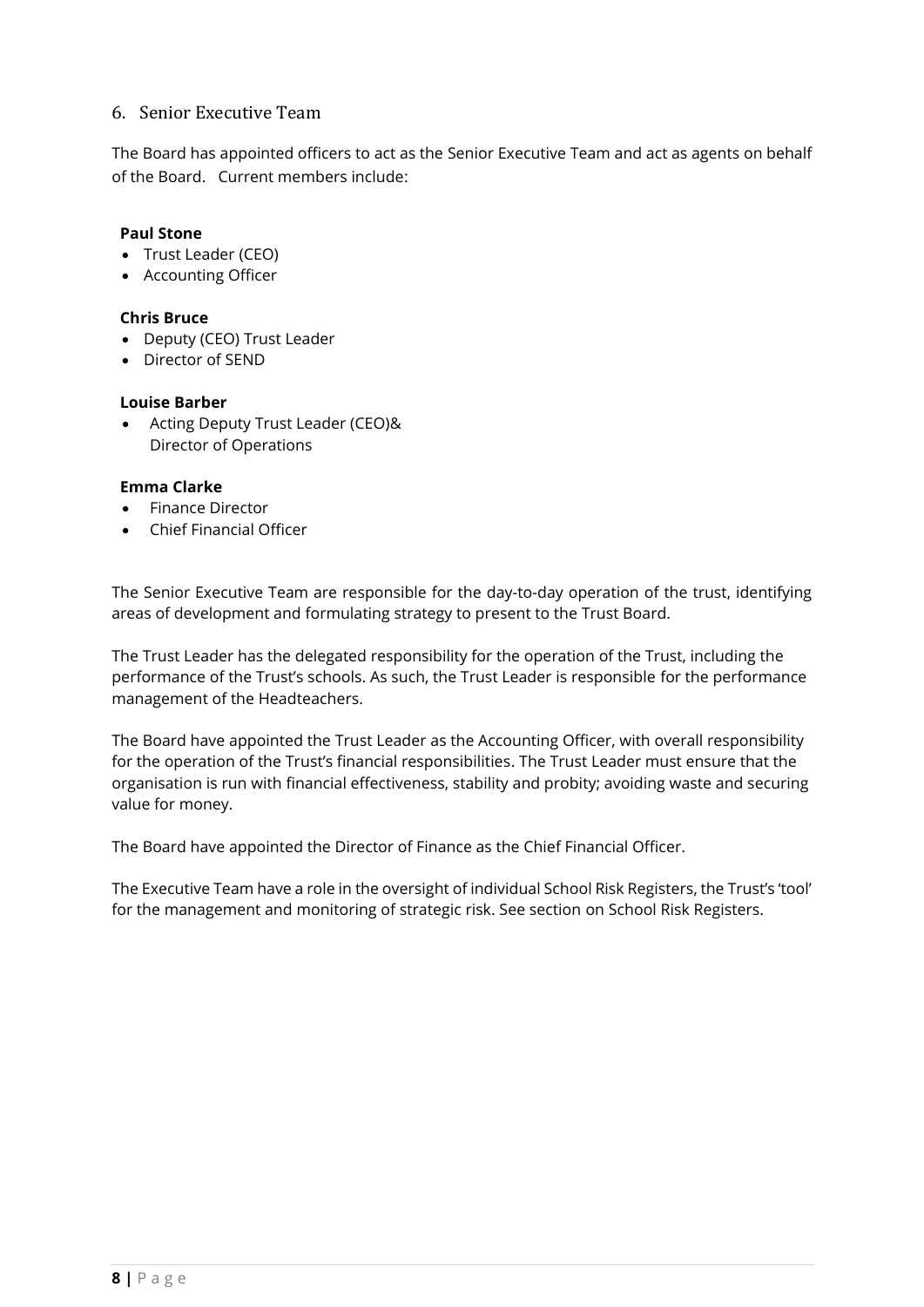## <span id="page-11-0"></span>7. Advisory Board

Each school has an Advisory Board which provides local governance on behalf of the Board of Trustees. With detailed local understanding and experience, the Advisory Board's focus is on challenging and supporting the quality of provision and educational outcomes for pupils at a school level.

The Advisory Board has a key role in influencing the development of the school, providing a forum for discussion of strategy and policy matters to ensure the education delivered meets the needs of children locally.

The Advisory Board also provides a mechanism for ensuring that the Trust is provided with independent and objective views from the local community.

## Advisory Board responsibilities

The Advisory Board has a range of responsibilities which include:

- Supporting good governance of the school
- Safeguarding and promoting the values of the school, ensuring that the school continues to strongly demonstrate its distinctiveness
- Working in collaboration with the Headteacher to improve pupil achievement and wellbeing
- Maintaining a detailed understanding of the strengths and areas for development of the school
- Contributing to the development of strategic priorities to promote school improvement
- Regularly reviewing data on achievement, quality of teaching, behaviour and safeguarding
- Regularly monitoring the risk register and escalating concerns to the trustees
- Providing the Trust Board with the views of the local community and advising on local issues and risks they need to consider that affect the school
- Recommending to the Trust Board any developments or amendments to policies and procedures
- Ensuring there is local adaptation/adoption of Trust-wide policies
- Supporting a culture of effective engagement with the school's key stakeholders e.g. parents/carers, pupils and staff
- Representing the school at Ofsted inspections
- [Kibworth CofE] to ensure a denominal inspection is carried out (SIAMS) and to help evidence the impact of the Christian vision on school performance

## Advisory Board membership

The membership of the Advisory Board is made up of parents, staff and individuals from the community that could add value. The Advisory Board is typically made up of between 6 to 9 members comprising:

- **■** Minimum of two elected parents
- **■** Minimum two appointed community representative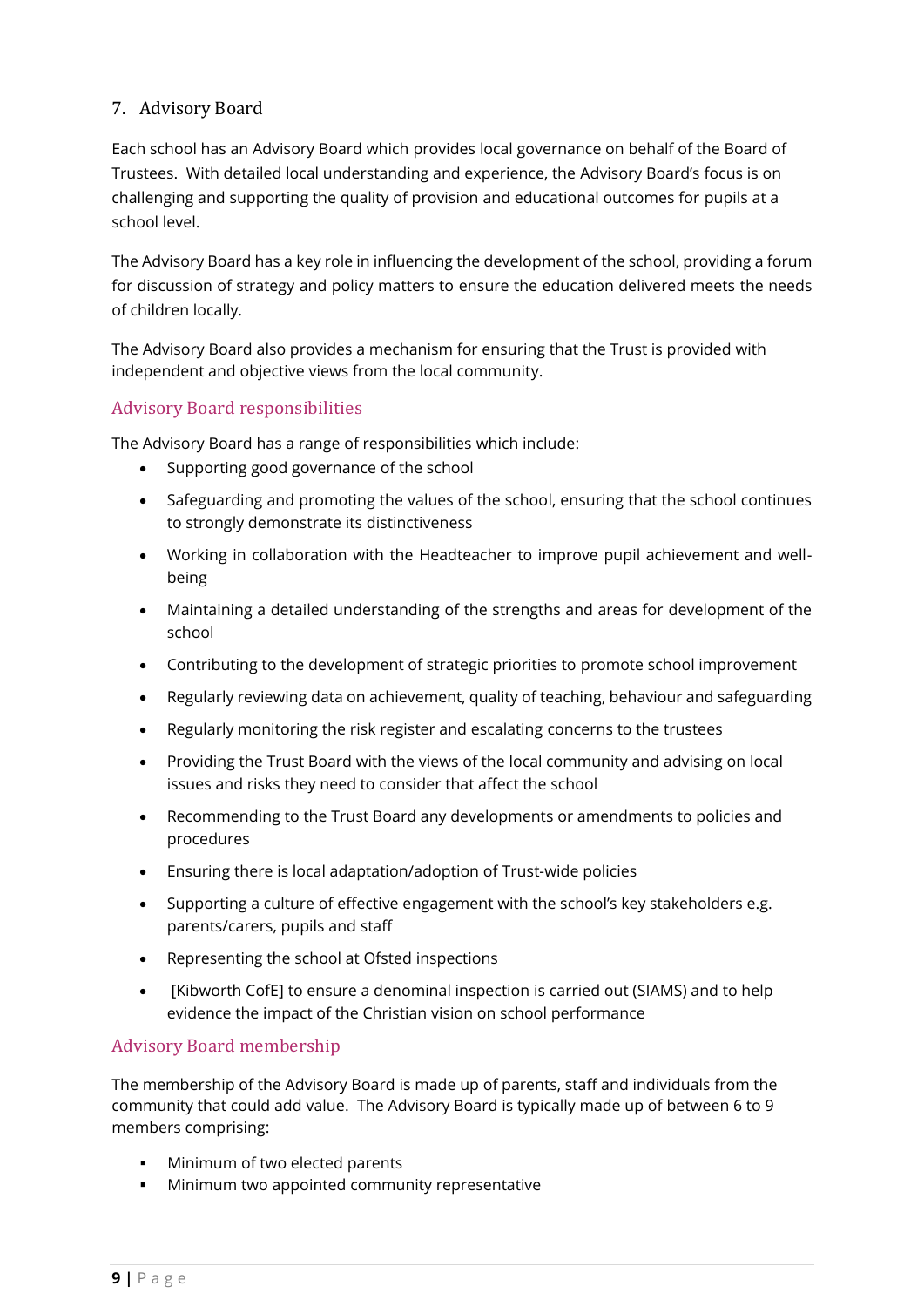- One elected staff representative
- The Headteacher
- [Kibworth CE] two foundation members

The skills, knowledge and experience members bring into the governance process is important in challenging the way their school operates, and how it anticipates and responds effectively to change. Efforts should be made to include individuals who reflect the diversity of the community served by the school.

Advisory Board meetings may also be attended by members of the Trust Board or Executive Team.

The Kibworth CofE school Advisory Board<sup>1</sup> also includes an additional two foundation members appointed by the Diocese of Leicester Educational Trust. Advisory Board members serve a threeyear term of office.

## Advisory Board Committees

## **Foundation and Community Committee - Kibworth CofE**

Kibworth CofE Advisory Board will operate a Foundation and Community Committee which will meet termly. The membership of this committee must include the foundation members appointed by the Diocese of Leicester Educational Trust. The role of the committee is to protect, promote and develop the Christian character and distinctiveness of the school in partnership with the church.

## **Additional Committees**

The Trust acknowledges that from time to time an Advisory Board may require a committee/working party to look at specific issues. The formation of committees must be approved by the Trust.

## AB Organisation

- The Advisory Board elects a Chair and Vice-Chair annually.
- The Advisory Board is clerked by the Trust Clerk.
- **•** The Trust Clerk co-ordinates the agenda working with the Headteacher and AB Chair.
- The AB meets at least 4 times a year.
- **•** The Advisory Board reports to the Education Standards Committee through the minutes and chair's termly report.

<sup>1</sup> The Trust is required by the Articles of Association to appoint a 'Local Governing Body' for Kibworth CofE, this is referred to by the term Advisory Board in this strategy.

**<sup>10</sup> |** P a g e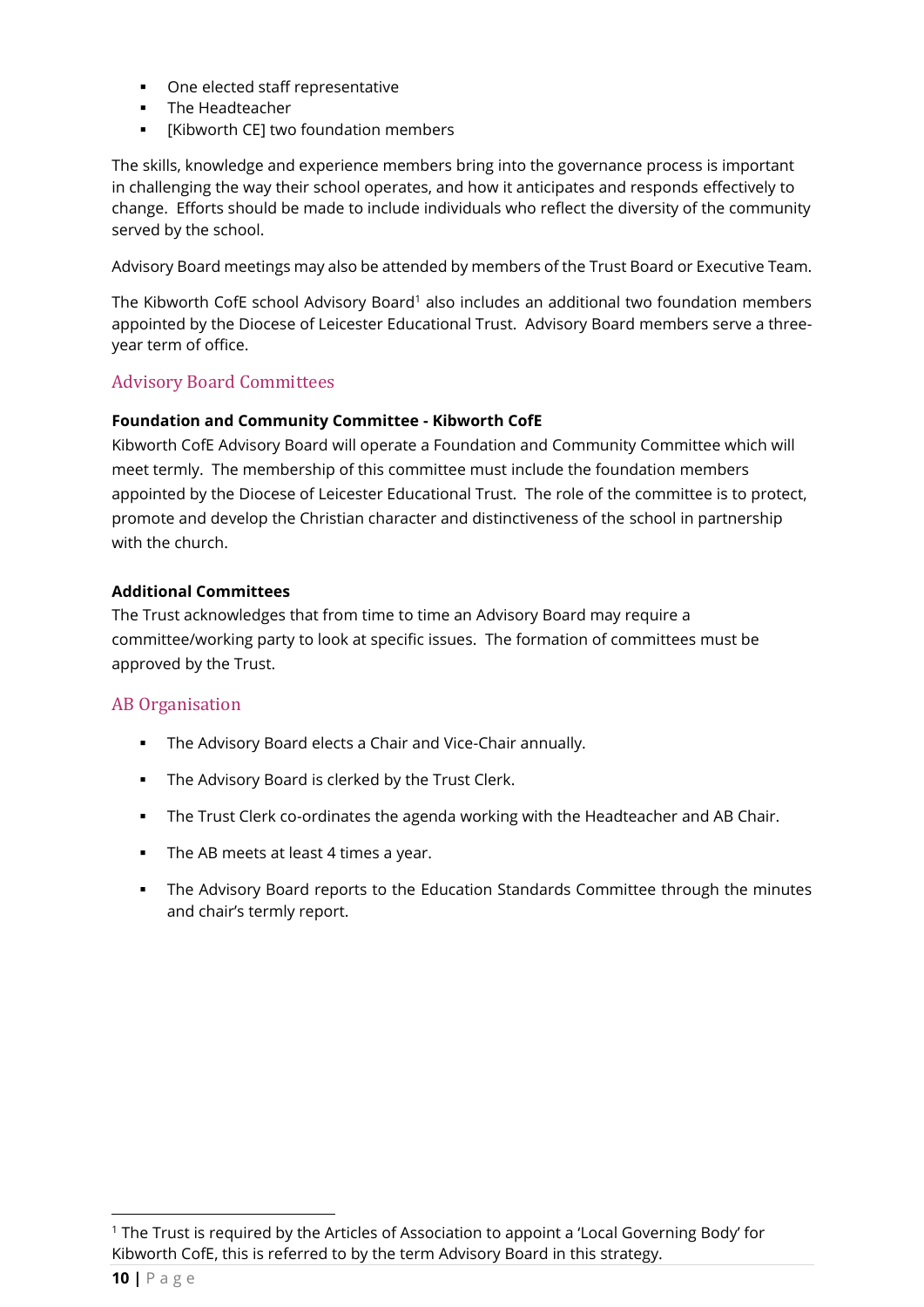## <span id="page-13-0"></span>8. OFSTED

During an OFSTED inspection, the quality of governance will impact on the leadership and management judgement. As part of the inspection visit the lead inspector should meet with those responsible for governance functions, this includes, the following:

- Chair of the AB or their representative
- Trustee or their representative
- Director or Primary Education / School Improvement Partner
- Trust Leader
- •

Appendix 2 provides an overview of the accountability arrangements within the governance structure.

## <span id="page-13-1"></span>9. School Risk Register

The School Risk Register is the Trust's 'tool' for the management and monitoring of strategic risk. Headteachers are responsible for identifying the key risks to the delivery of educational excellence for the school and the key controls in place to manage the risk.

Each school's risk register is reviewed at scheduled points during the year by the Director of Education. Where the rate of improvement is insufficient a risk mitigation plan is created to secure rapid improvement

The Advisory Board receives the risk register termly and is responsible for independent oversight. The Advisory Board will monitor and review progress and escalate concerns to the Trust Board or Executive Team. Advisory Boards can recommend risks for inclusion in the risk register.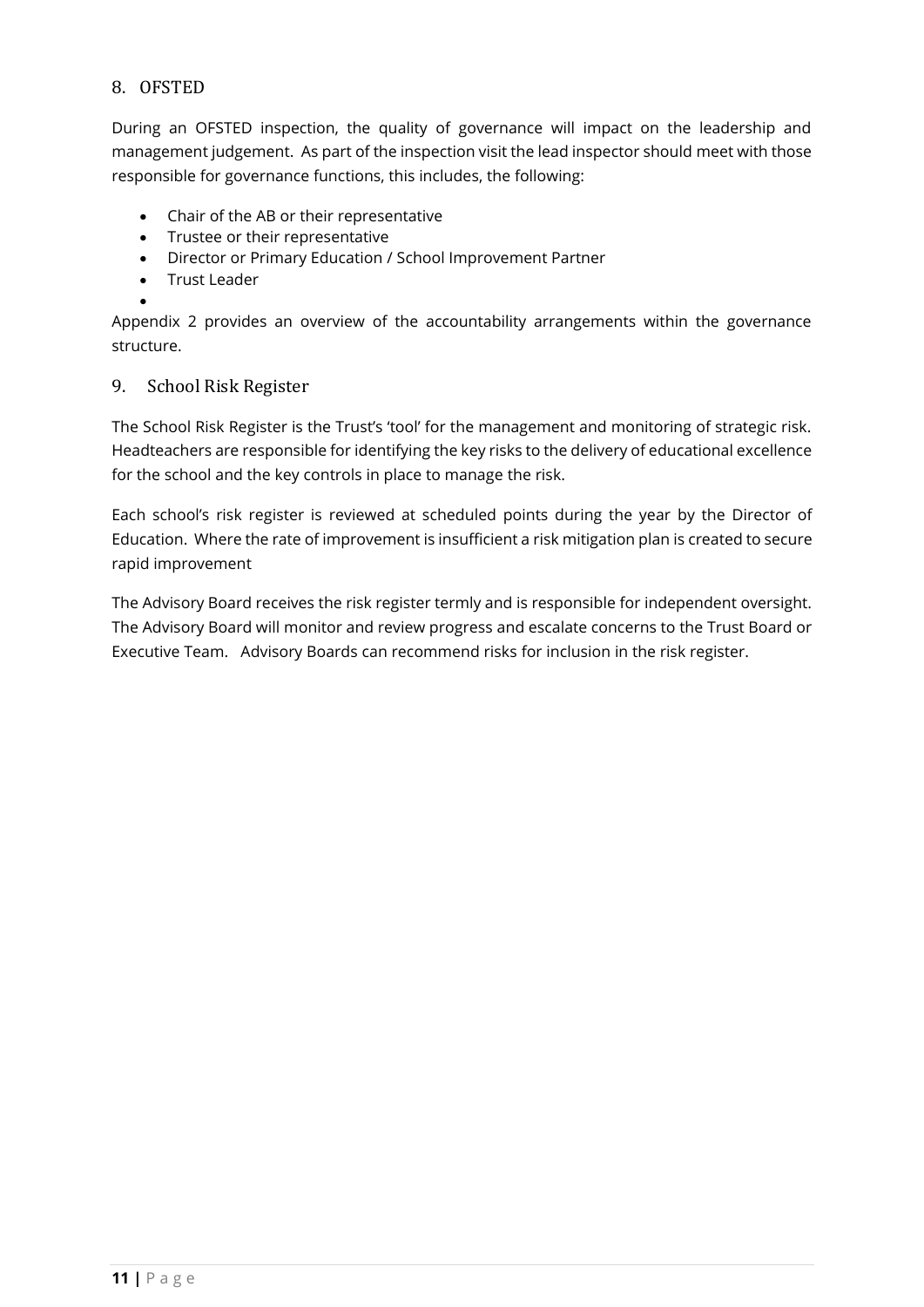# <span id="page-14-0"></span>10. Sources of Assurance

The Trust Board typically gains its assurance from internal school, Trust and external sources which include but are not limited to:

| <b>Internal school</b>                | <b>Trust</b>                                | <b>External</b>               |
|---------------------------------------|---------------------------------------------|-------------------------------|
| Policies and procedures               | Policies and procedures                     | <b>Ofsted Reports</b>         |
| School self evaluation                | School performance<br>data (SOAP)           | <b>Trust Peer Review</b>      |
| Advisory Board minutes and<br>reports | <b>Trust Leader Report</b>                  | <b>Annual Accounts</b>        |
| School Risk Register                  | Peer Review                                 | <b>External Audit Reports</b> |
| Performance Management<br>Review      | <b>Internal Audit</b>                       | <b>H&amp;S Audits</b>         |
| School performance data               | Stakeholder Surveys                         | <b>GDPR Audits</b>            |
| Complaints data                       | Safeguarding Audit                          |                               |
| <b>Budget reports</b>                 | Minutes of Board<br>meetings                |                               |
|                                       | Website Compliance<br>Reporting             |                               |
|                                       | Corporate Risk Register                     |                               |
|                                       | <b>Strategy documents</b>                   |                               |
|                                       | <b>Budget</b><br>forecast<br>and<br>reports |                               |
|                                       | <b>KPIs</b>                                 |                               |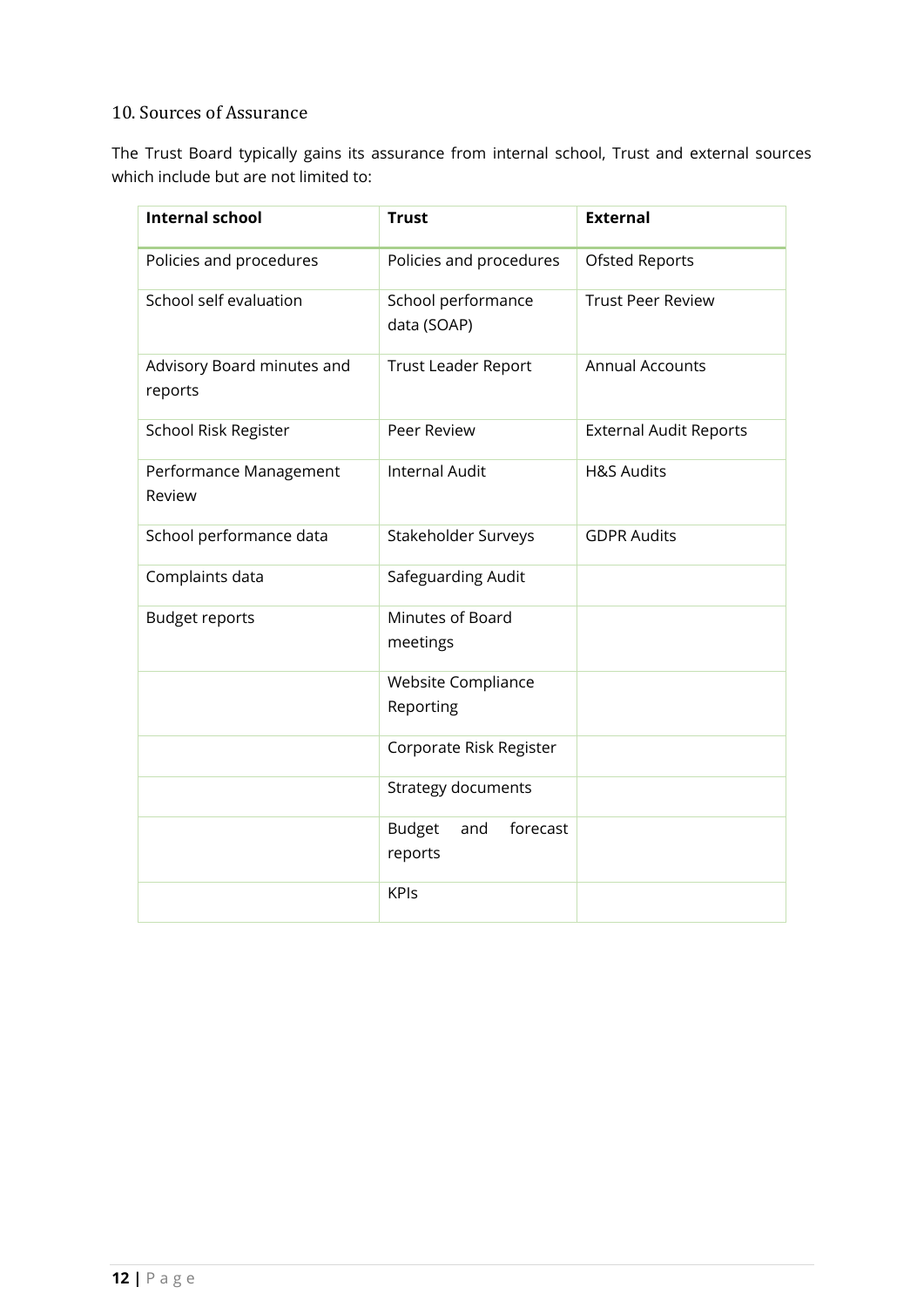## <span id="page-15-0"></span>Appendix 1 – Principles for Effective Governance

- 1. The governance structure reflects good practice.
- 2. The Board is effective. The Chair demonstrates strong leadership skills and an independent approach. The Board is well balanced, no one individual or group has greater powers of decision making or dominates the Board. The Board has an appropriate balance of skills. New members have inductions and the Board critically evaluates its performance annually.
- 3. The Board's remit and size supports effective decision-making. The Board size cannot exceed 11 members.
- 4. The Board is strategically, not operationally, focussed. There is an effective committee structure.
- 5. Appointments to the Board are through an open and transparent recruitment process. All appointments are informed by skills needs which are regularly assessed. The Board actively works to attract a diverse range of candidates representative of the Trust community that schools serves.
- 6. Decision-making processes are clearly documented, approved and communicated. Decisions are made at the appropriate level.
- 7. Transparency and accountability is intrinsic to the way the Board, the Trust Leader and the wider Trust operates.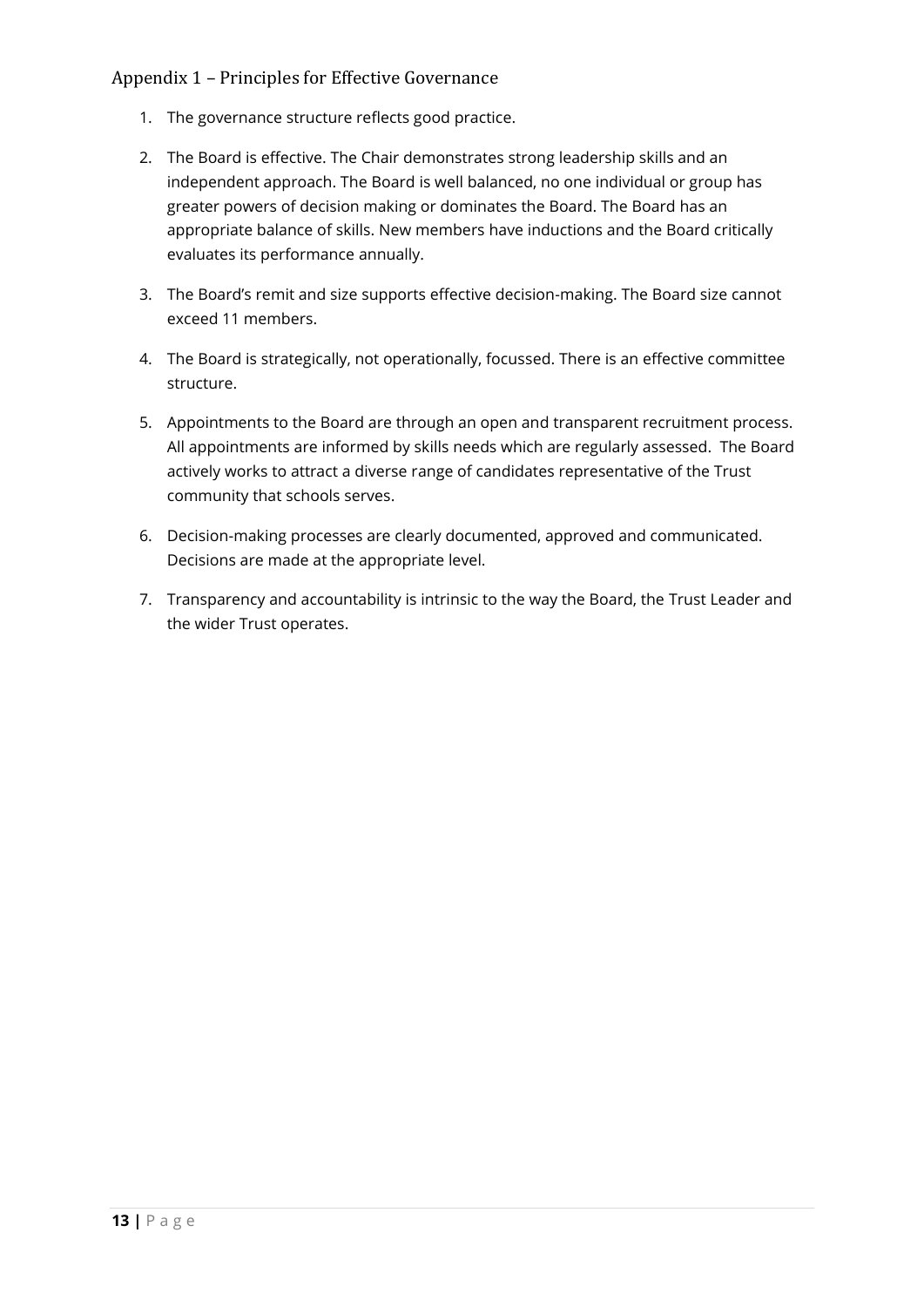<span id="page-16-0"></span>

| <b>Discovery Trust</b>                                  |                                                                                  |                       |                                                                                                                                                                                                                                                                                                                                                                                                                                                     |                                                                                                                                                                                           |                                               |
|---------------------------------------------------------|----------------------------------------------------------------------------------|-----------------------|-----------------------------------------------------------------------------------------------------------------------------------------------------------------------------------------------------------------------------------------------------------------------------------------------------------------------------------------------------------------------------------------------------------------------------------------------------|-------------------------------------------------------------------------------------------------------------------------------------------------------------------------------------------|-----------------------------------------------|
| <b>Governance Tier</b>                                  | Membership                                                                       | <b>Meetings</b>       | <b>Responsibilities/Authorities</b>                                                                                                                                                                                                                                                                                                                                                                                                                 | <b>Reporting</b>                                                                                                                                                                          | <b>References</b>                             |
| Members                                                 | Signatories to the<br>$\bullet$<br>memorandum<br>Chair of the Board<br>$\bullet$ | AGM                   | To appoint/remove Trustees<br>Receive financial statements and annual report<br>To change the Articles                                                                                                                                                                                                                                                                                                                                              | N/A                                                                                                                                                                                       | Articles of<br>Association                    |
| <b>Trust Board</b>                                      | Up to 9 Trustees<br>$\bullet$<br>Trust Leader is ex-<br>$\bullet$                | $5-6$                 | Determine the vision and strategic priorities for<br>$\bullet$<br>the MAT and agreeing the policy framework                                                                                                                                                                                                                                                                                                                                         | Reports to Members                                                                                                                                                                        | Articles of                                   |
| Clerked by Head<br>of Governance                        | officio but has no<br>voting rights                                              |                       | Ensure the quality of educational provision,<br>overseeing standards and outcomes of<br>academies                                                                                                                                                                                                                                                                                                                                                   | at AGM on progress<br>for the year and to<br>present financial                                                                                                                            | Association<br><b>Funding Agreement</b>       |
|                                                         |                                                                                  |                       | Monitoring the performance of the schools<br>across the Trust<br>Ensuring appropriate governance and decision<br>making<br>Overseeing the Trust's finances and property<br>Sign off company accounts and annual report<br>Performance management of the TRUST<br><b>LEADER</b><br>Ensure that the Trust complies with all<br>regulatory requirements (charity and company<br>law Independent Schools Standards and the<br><b>Funding Agreement)</b> | statements and<br>annual report<br>Accountable to<br>Secretary of State for<br><b>Education through</b><br>the Education<br>Funding Agency and<br><b>Regional Schools</b><br>Commissioner | Terms of Reference                            |
| Board<br>Committees<br>Clerked by Head<br>of Governance | 3 Trustees<br>$\bullet$<br>2 Co-opted members<br>$\bullet$                       | $6 - half-$<br>termly | Delegated decision-making power as<br>$\bullet$<br>determined by the Trust Board from time to<br>time                                                                                                                                                                                                                                                                                                                                               | Reports back to the<br>Trustees in advance<br>of each Board<br>meeting through                                                                                                            | Terms of Reference<br>Scheme of<br>Delegation |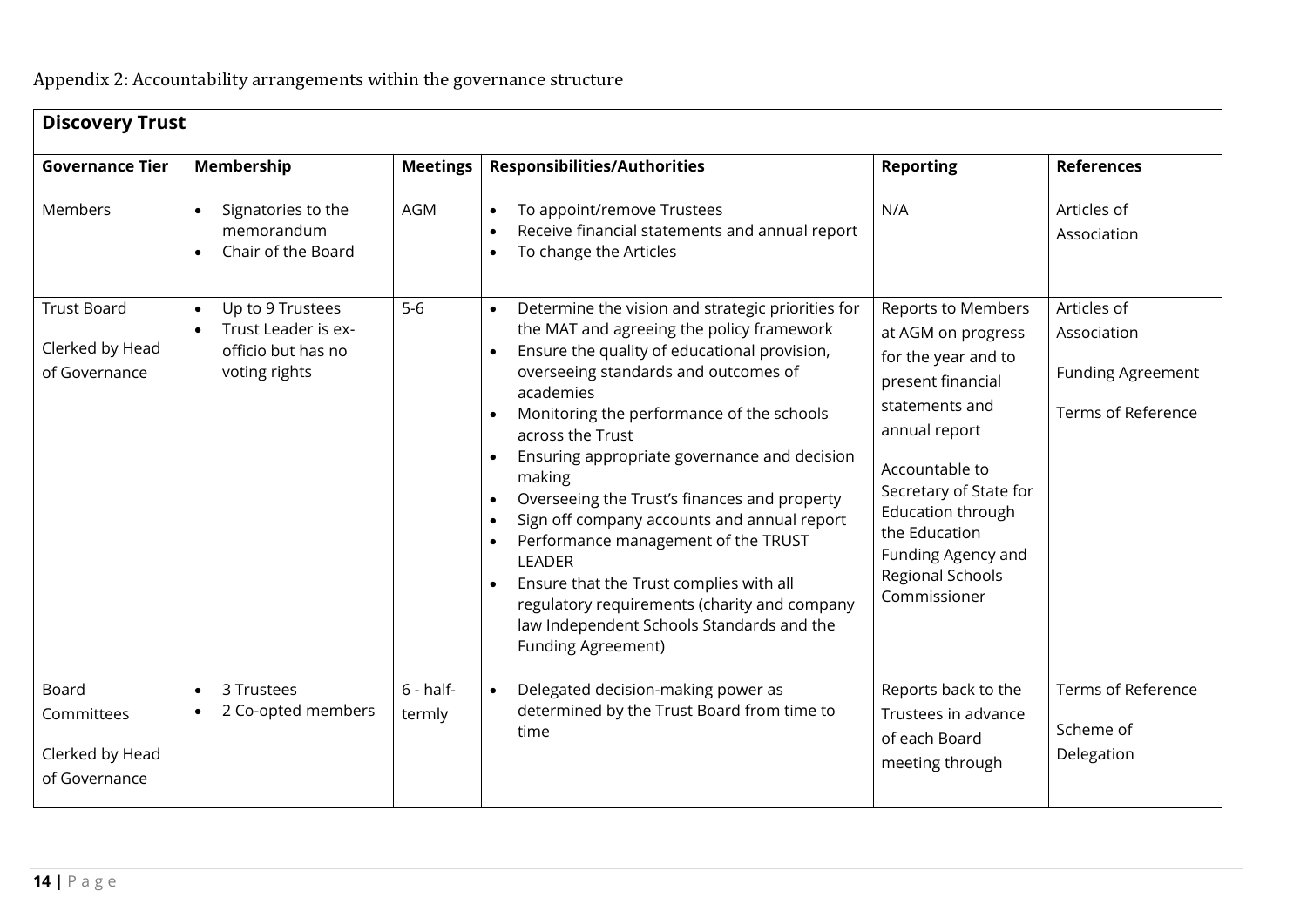|                                                    |                                                                                             |   |                                                                                                                                                                                                                                                                                                                                                                                                                                                                                                                                                                                                                                                                                                                                                                                                                                                                                                                                                                                                                                                                                                                              | approved minutes<br>and reports                                                | Minutes and reports                                                          |
|----------------------------------------------------|---------------------------------------------------------------------------------------------|---|------------------------------------------------------------------------------------------------------------------------------------------------------------------------------------------------------------------------------------------------------------------------------------------------------------------------------------------------------------------------------------------------------------------------------------------------------------------------------------------------------------------------------------------------------------------------------------------------------------------------------------------------------------------------------------------------------------------------------------------------------------------------------------------------------------------------------------------------------------------------------------------------------------------------------------------------------------------------------------------------------------------------------------------------------------------------------------------------------------------------------|--------------------------------------------------------------------------------|------------------------------------------------------------------------------|
| <b>Advisory Board</b><br>Clerked by Trust<br>Clerk | Up to 6 members:<br>Headteacher<br><b>Elected Staff</b><br>2 Elected Parents<br>2 Community | 4 | Supporting good governance of the school<br>Safeguarding and promoting the values of the<br>school, ensuring that the school continues to<br>strongly demonstrate its distinctiveness<br>Working in collaboration with the Headteacher<br>to improve pupil achievement and well-being<br>Maintaining a detailed understanding of the<br>strengths and areas for development of the<br>school<br>Contributing to the development of strategic<br>priorities to promote school improvement<br>Regularly reviewing data on achievement,<br>$\bullet$<br>quality of teaching and behaviour and safety<br>Regularly monitoring the risk register and<br>escalating concerns to the trustees<br>Providing the Trust Board with the views of the<br>local community and advising on local issues<br>and risks they need to consider that affect the<br>school<br>Recommending to the Trust Board any<br>developments or amendments to policies and<br>procedures<br>Ensuring there is local adaptation/adoption of<br>Trust-wide policies<br>Engagement with the school's key stakeholders<br>e.g. parents/carers, pupils and staff | Reports to the Board<br>of Trustees through<br>approved minutes<br>and reports | <b>Minutes</b><br>AB Report<br>Scheme of<br>Delegation<br>Terms of Reference |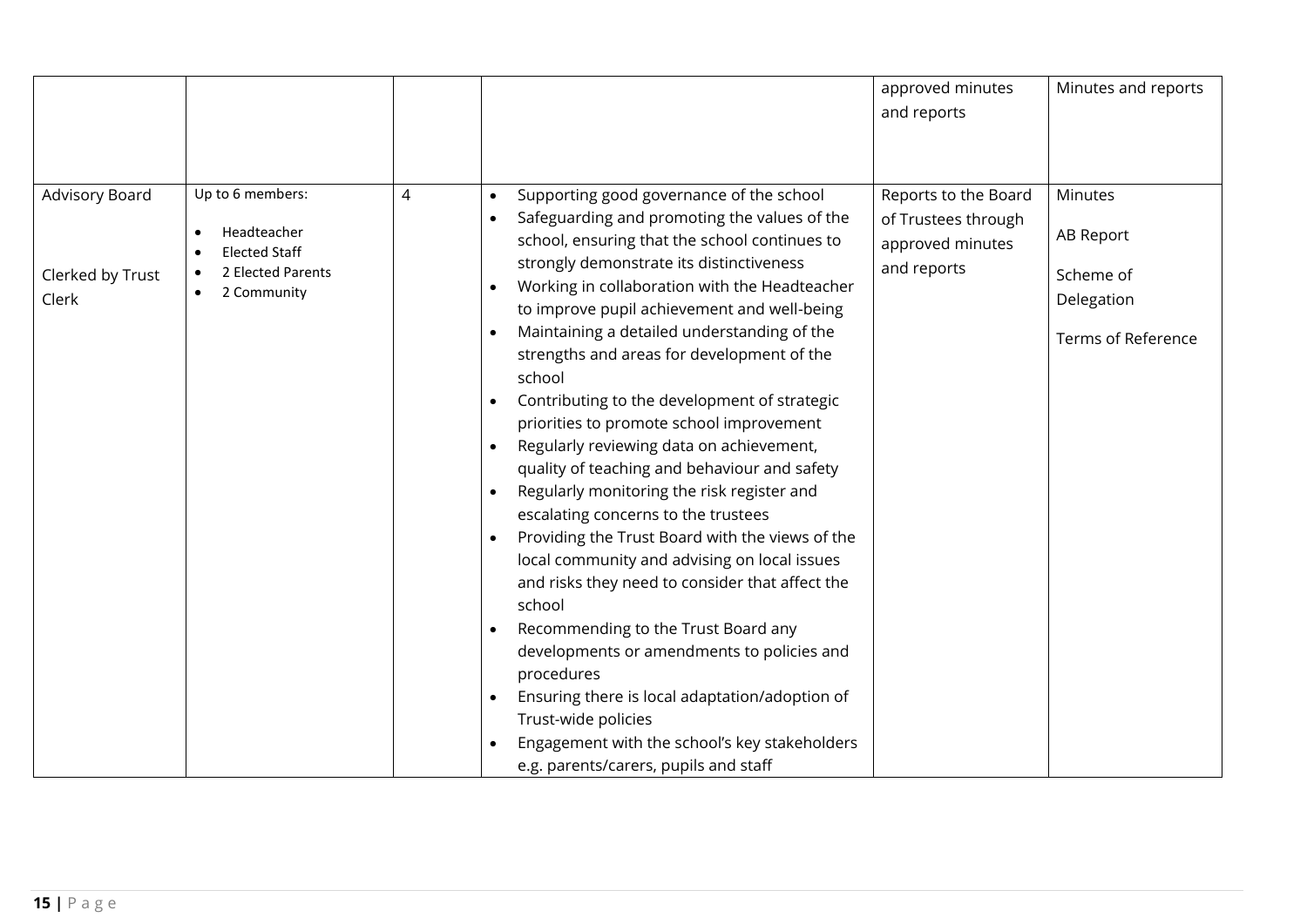| [Kibworth CofE] to ensure a denominal<br>inspection is carried out (SIAMS) and to help<br>evidence the impact of the Christian vision on<br>school performance |  |
|----------------------------------------------------------------------------------------------------------------------------------------------------------------|--|
|                                                                                                                                                                |  |